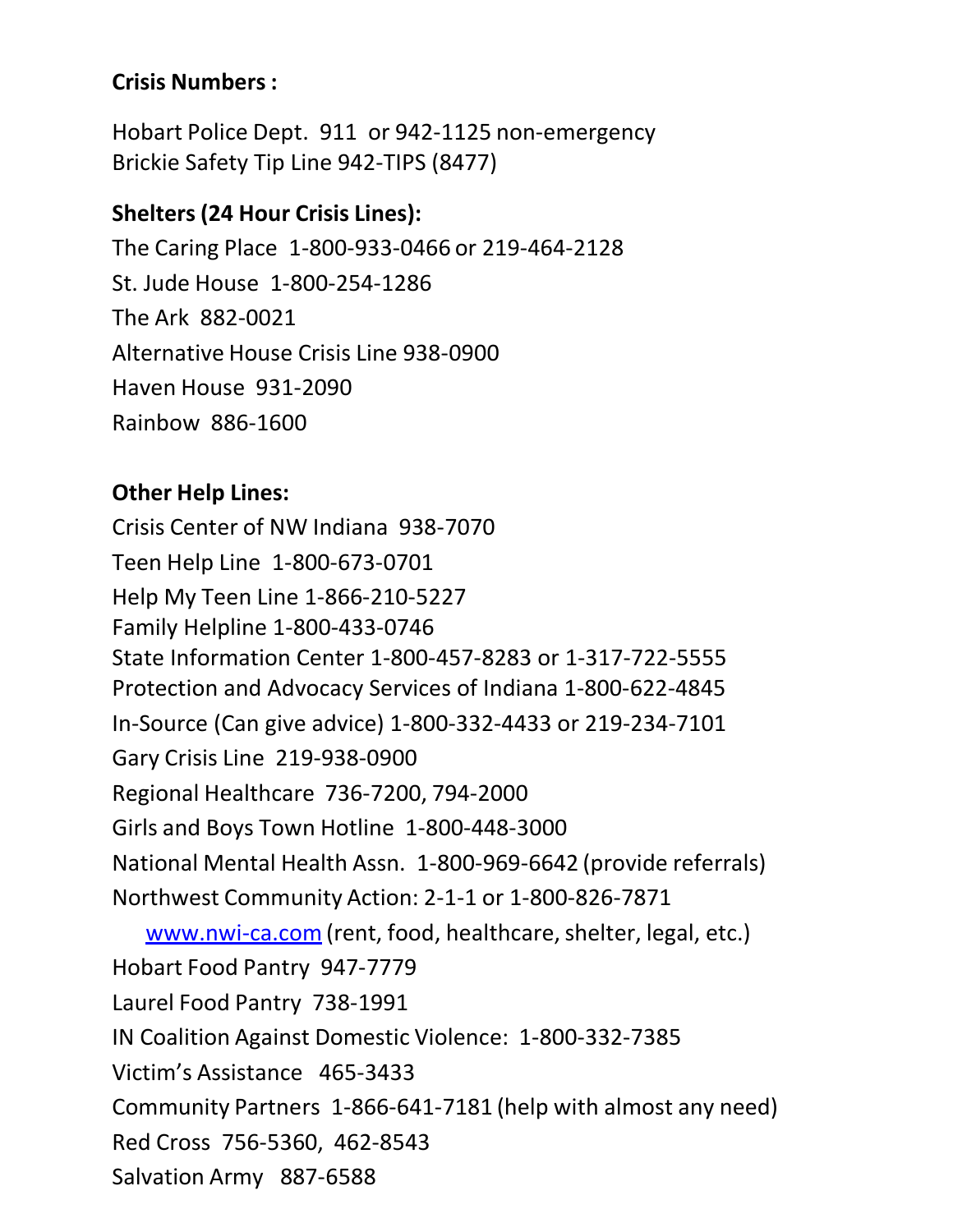### **Township Trustees:**

Hobart 942-0055

## **Child Protective Services/Adult Protective Services**

To Report Child Abuse call: 1-800-800-5556 To Report Abuse of Adults: 755-3863

### **Divorce Group**

DivorceCare 219-730-4988/730-5257 Barrington Ridge Baptist Church

#### **Grief**

VNA Phoenix Center 2401 Valley Dr. Valparaiso, IN 219-462-5195 Woundedhealers grief support group-www.woundedhealers-NWI.com Rainbowsfor Children 759-2400 Augustana Lutheran Church 942-3574

### **Legal Aid**

Lake County Bar Assn 738-1905 Legal Aid 886-3161, 465-7903, 465-1937 Valparaiso Legal Clinic 465-7433

## **Medical Care**

Catherine McAuley Clinic (uninsured) 933-2018 St. Mary's 942-0051 Northshore 763-8112 Healthlinc 462-7173 Methodist-North 886-4000 Methodist-South 738-5500